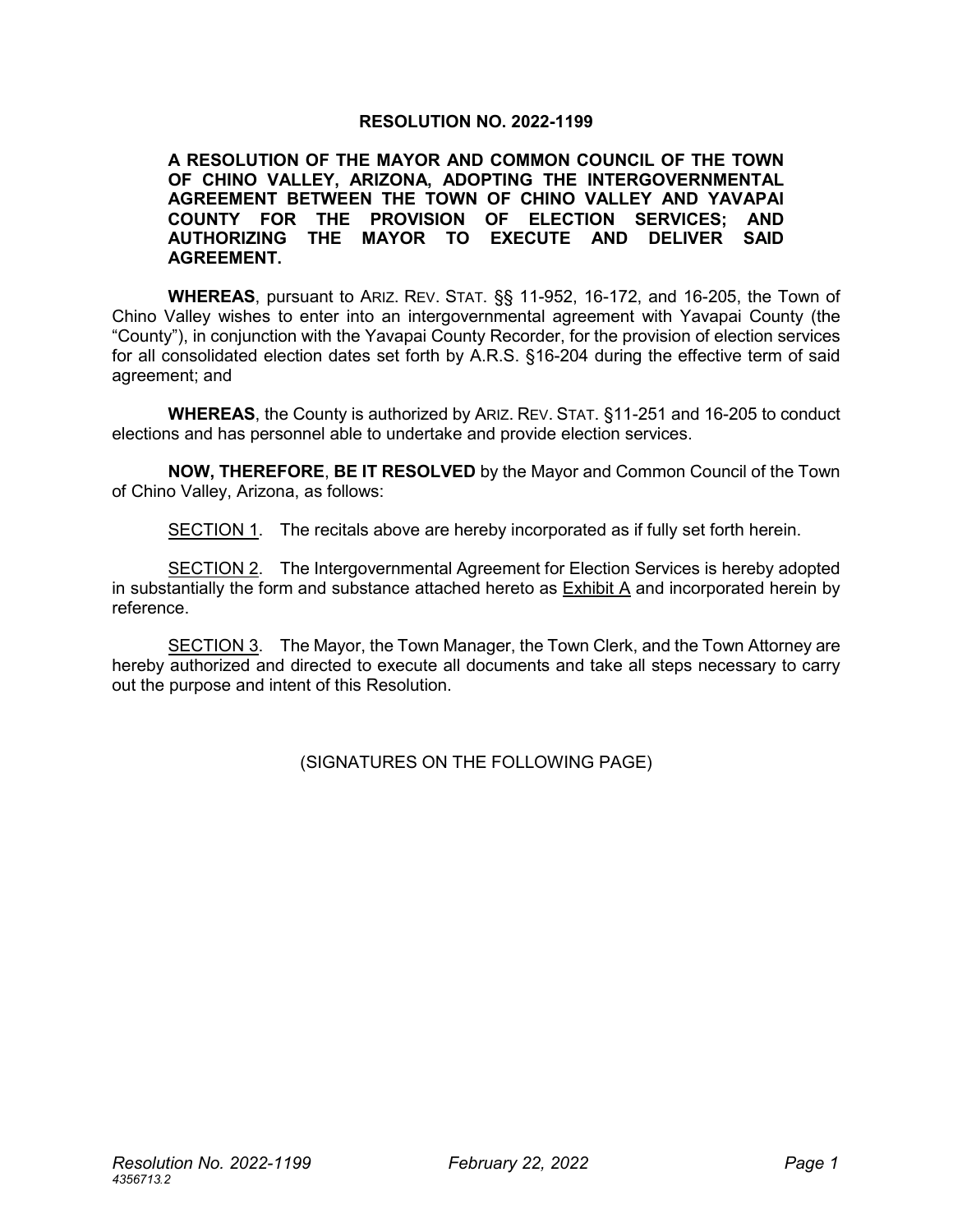**PASSED AND ADOPTED** by the Mayor and Common Council of the Town of Chino Valley, Arizona, on February 22, 2022.

ATTEST:

.<br>SEAL AUTO

Jack W. Miller, Mayor

*f edtinA,*

**Erin N. Deskins, Town Clerk** 

APPROVED AS TO FORM:

*flitcbiMyJl/lcQiuMs*

Andrew J. McGuire, Town Attorney Gust Rosenfeld, PLC

quorum was present thereat and that the vote thereon was  $\frac{1}{2}$  ayes and  $\frac{0}{2}$  nays and 0 \_\_\_ abstentions.0 \_\_\_\_ Council members were absent or excused. I hereby certify the above foregoing Resolution No. 2022-1199 was duly passed by the Council of the Town of Chino Valley, Arizona, at a regular meeting held on February 22, 2022, and that

 $\mathcal{E}_{\text{min}}$  Deskins

Erin N. Deskins, Town Clerk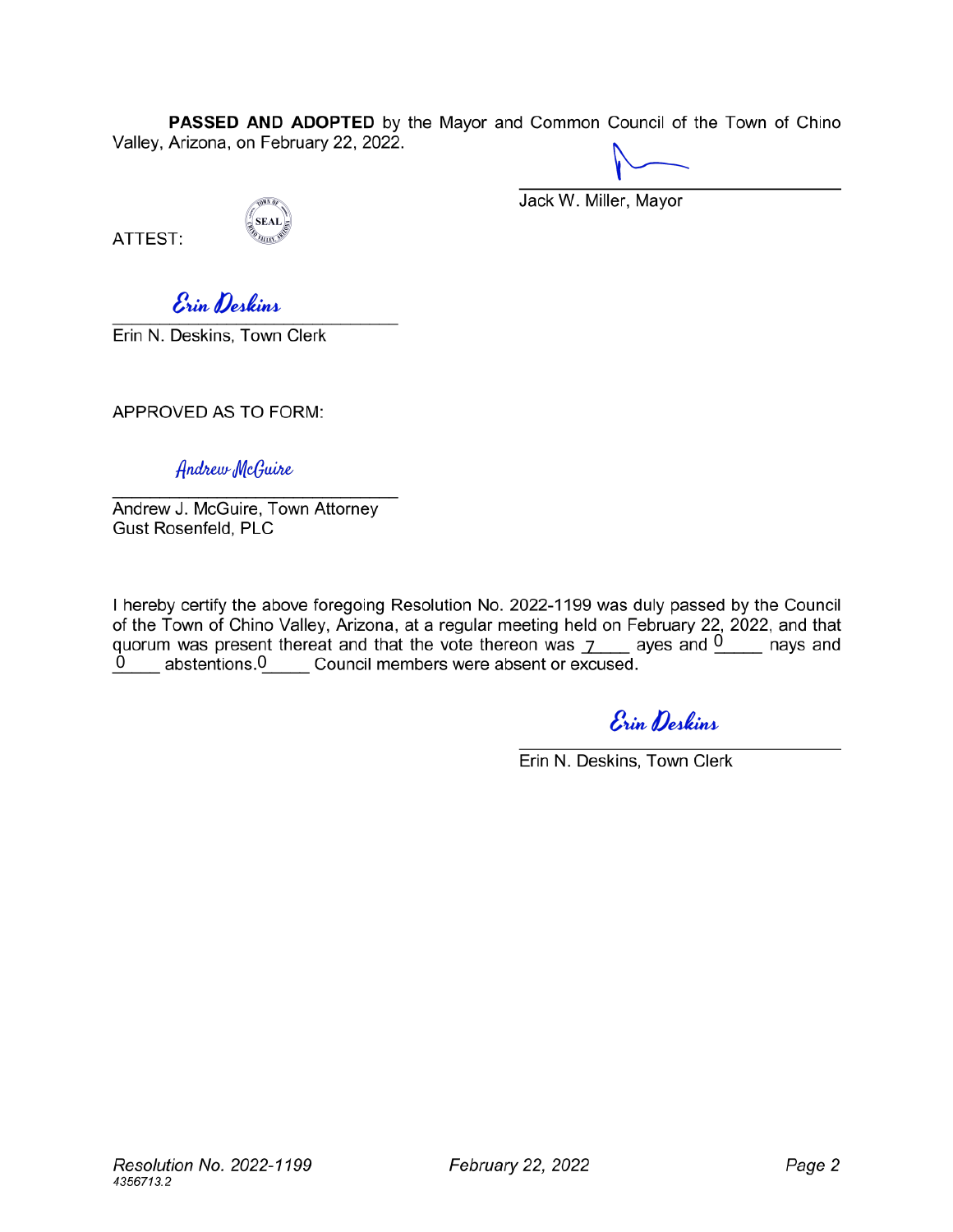#### EXHIBIT A TO RESOLUTION NO. 2022-1199

[Intergovernmental Agreement for Election Services]

See the following pages.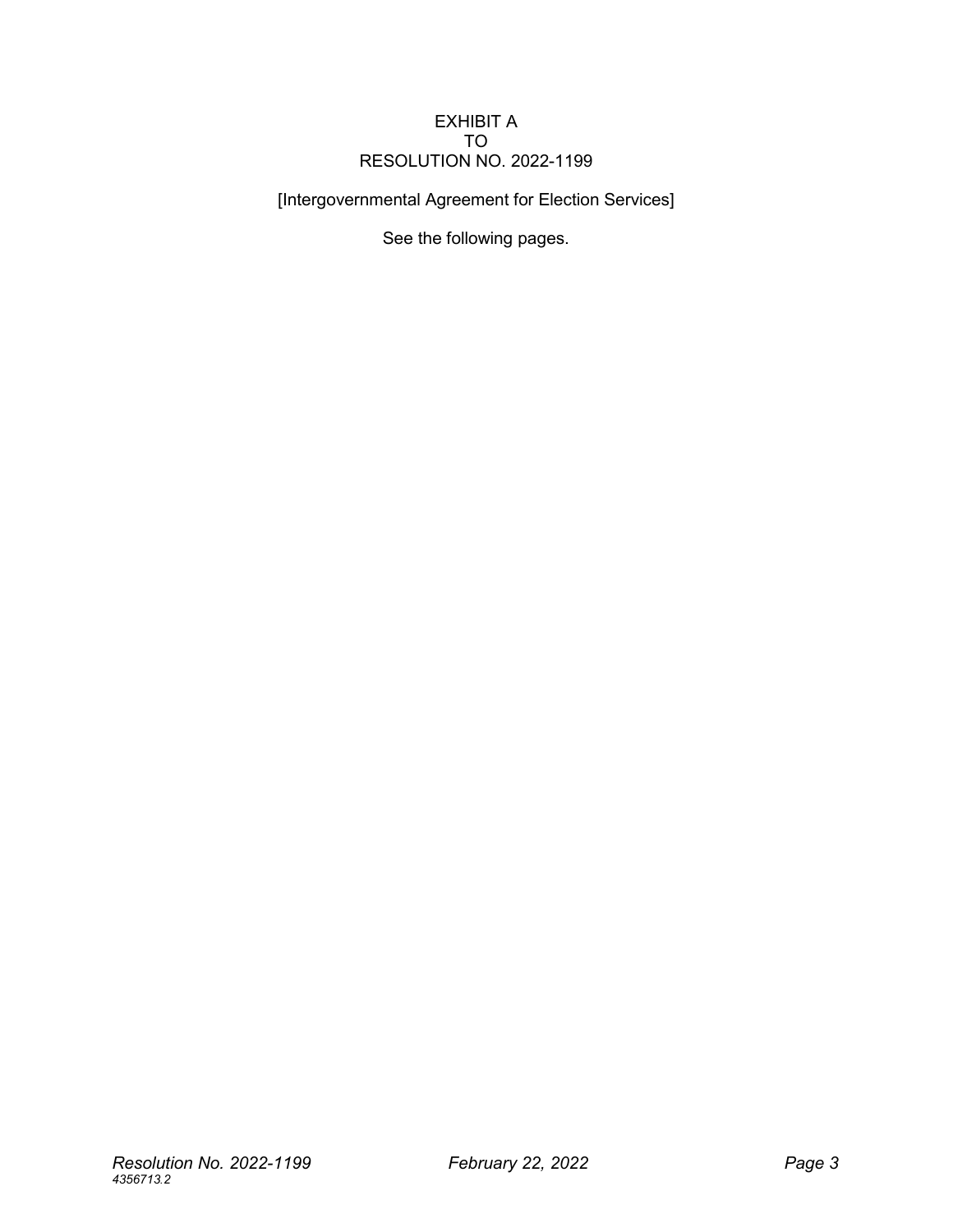## **INTERGOVERNMENTAL AGREEMENT FOR ELECTION SERVICES**

**THIS INTERGOVERNMENTAL AGREEMENT FOR ELECTION SERVICES** (this "Agreement") is entered into by and between the YAVAPAI COUNTY BOARD OF SUPERVISORS and the YAVAPAI COUNTY RECORDER (collectively the "COUNTY") and Town of Chino Valley, Arizona, a Municipal Corporation (in the "JURISDICTION"). The COUNTY and the JURISDICTION may each be referred to individually as a "Party" or "party" and collectively as the "Parties or "parties."

**WHEREAS,** pursuant to A.R.S. §§11-952, 15-302(A)(7) and (A)(8), 16-205(C), 16-225, or 16-408(D), the governing body of any election district authorized to conduct an election may enter into an agreement with a County Board of Supervisors and County Recorder for election services with the contracted cost of such election to be a charge against the election district; and

**WHEREAS,** the COUNTY is willing to provide election services to election districts wishing to conduct vote-by-mail elections, but, with the exception of state primary and general elections, will not provide election services to districts wishing to conduct vote center elections unless a vote center election is expressly required by state or federal statute; and

**WHEREAS,** the JURISDICTION wishes to enter into an agreement with the COUNTY for the provision of elections services subject to the terms and conditions set forth herein,

### **NOW, THEREFORE, THE PARTIES AGREE AS FOLLOWS:**

- **1. Provision of Election Services**. The COUNTY hereby agrees to provide election services to the JURISDICTION for all consolidated election dates set forth by A.R.S. §16-204 during the effective term of this Agreement. This Agreement shall apply to all categories of elections including, but not limited to, primary, general, special, and recall elections. Services to be provided by the COUNTY, and those that remain the responsibility of the JURISDICTION, are set forth in the Elections Task Schedule attached to this Agreement as Exhibit 1.
- **2. Limitation on Eligible Elections.** It is understood and agreed that the services to be provided pursuant to this Agreement shall be provided exclusively for vote-by-mail elections with the exception of state primary and general elections and elections expressly required by state or federal statute to be conducted at vote centers. It shall be the responsibility of the JURISDICTION to establish the legal basis for a requirement that an election is required by state or federal statute to be conducted at vote centers. The COUNTY may, in its sole discretion, decline to provide services for any election that it concludes is not required to be conducted at vote centers. The COUNTY will not provide services for exclusively vote-bymail elections during the state primary and general elections, or any special election called by the legislature, which requires vote centers.
- **3. Cancellation of certain elections.** As provided in A.R.S. §16-410, if the number of candidates is less than or equal to the number to be elected, the Yavapai County Board of Supervisors may cancel the election no earlier than one hundred five (105) days before the election and appoint the person(s) who filed the nominating petition/paper to fill the position(s). The COUNTY shall place all such races on a Yavapai County Board of Supervisors agenda for approval of cancellation unless written notice from the JURISDICTION is received by the County Officer in Charge of Elections on or before 120 days before the election.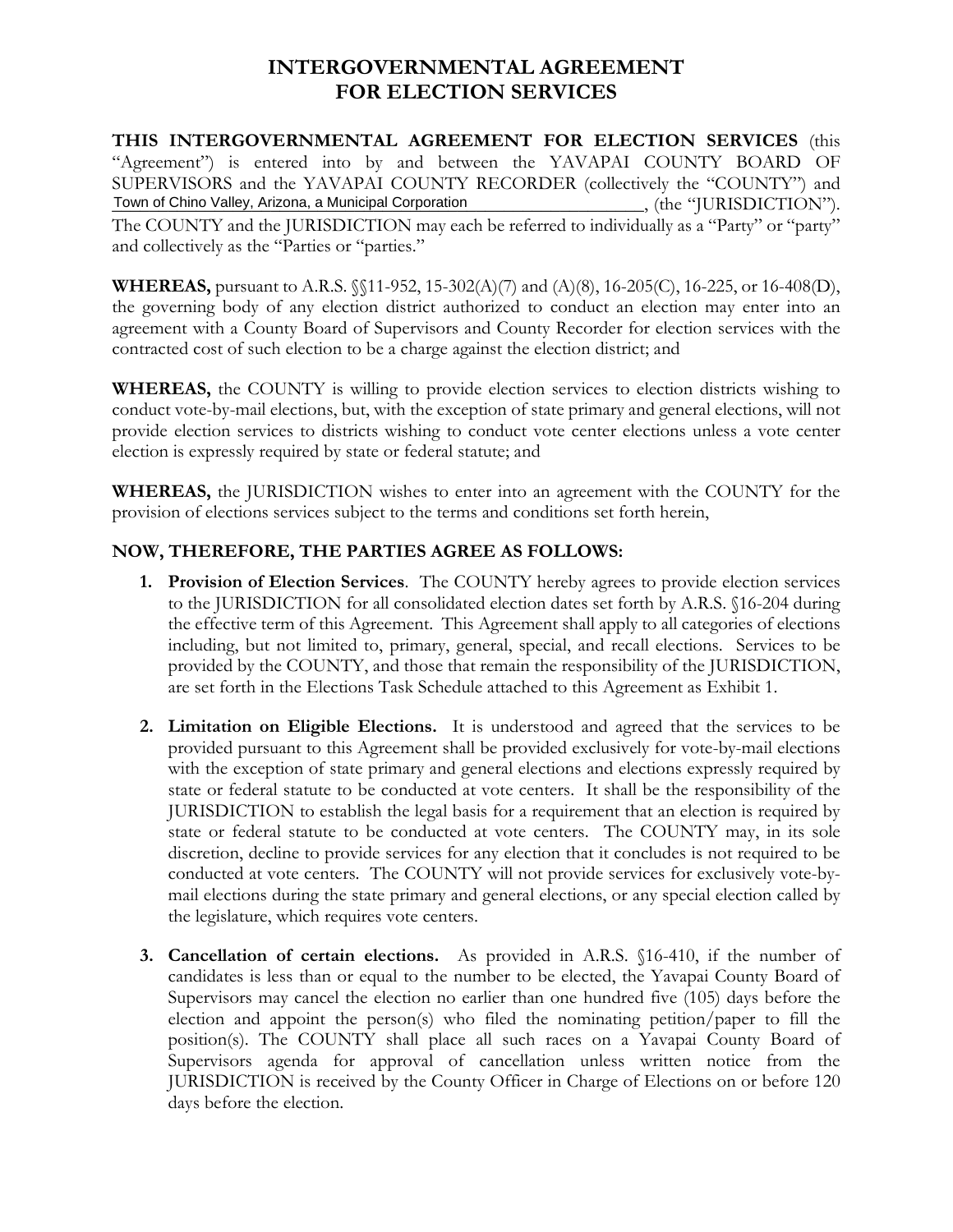#### **4. Compensation.**

- **a. Fees.** The JURISDICTION shall compensate the COUNTY for election services provided pursuant to this Agreement in accordance with the fees set forth in the most current fiscal year Election/Voter Registration section of the Yavapai County Special Districts Fee Schedule (the "fee schedule") posted online www.yavapaiaz.gov/sd. The fee schedule is for base services only. Any additional services required by the JURISDICTION will result in additional charges. Additional services include, but are not limited to, the following: court preparation, court appearances, supplemental mailings, recounts, or any service which will cause the COUNTY to incur increased costs or expenses. In the event that additional services are requested, the JURISDICTION should refer to unit and hourly pricing information as set forth on the fee schedule. The COUNTY reserves the right to adjust election service fees annually or otherwise at any time during the effective term of this Agreement notice of which will be posted on the COUNTY's website. Revised fee schedules will supersede prior fee schedules and be incorporated into this Agreement at the time of revision.
- **b. Late Fees**. Payment in full for all costs associated with the provision of services pursuant to this Agreement shall be made no later than 30 days following the date of the election. In the event that the required payment is not made by the due date deadline specified herein, the COUNTY shall impose a late charge of 2% of the unpaid balance for each 30 day period or portion thereof following the specified deadline for which any portion of the required payment, including unpaid late charges, remains unpaid.
- **c. Termination**. Failure to make payments as required by this Section shall be deemed a material breach of this Agreement and shall be grounds for termination of this Agreement pursuant to Section 8 of this Agreement.
- **5. Discounts.** The COUNTY has established a discounted fee rate for JURISDICTIONS that provide assistance such as providing meeting sites free of charge or rent, or other services for COUNTY-administered elections.
- $\Box$ The JURISDICTION has elected to decline to receive discounted rates.
- The JURISDICTION has elected to receive these discounted rates subject to the terms and conditions set forth herein and will provide the service indicated below.  $\sqrt{X}$ 
	- **a. Services the JURISDICTION Will Provide.** The JURISDICTION and the COUNTY agree that the following two checked services will be provided by the JURISDICTION as consideration for the COUNTY's provision of election services at the discounted rates as set forth in the Special Districts Fee Schedule posted online at www.yavapaiaz.gov/sd.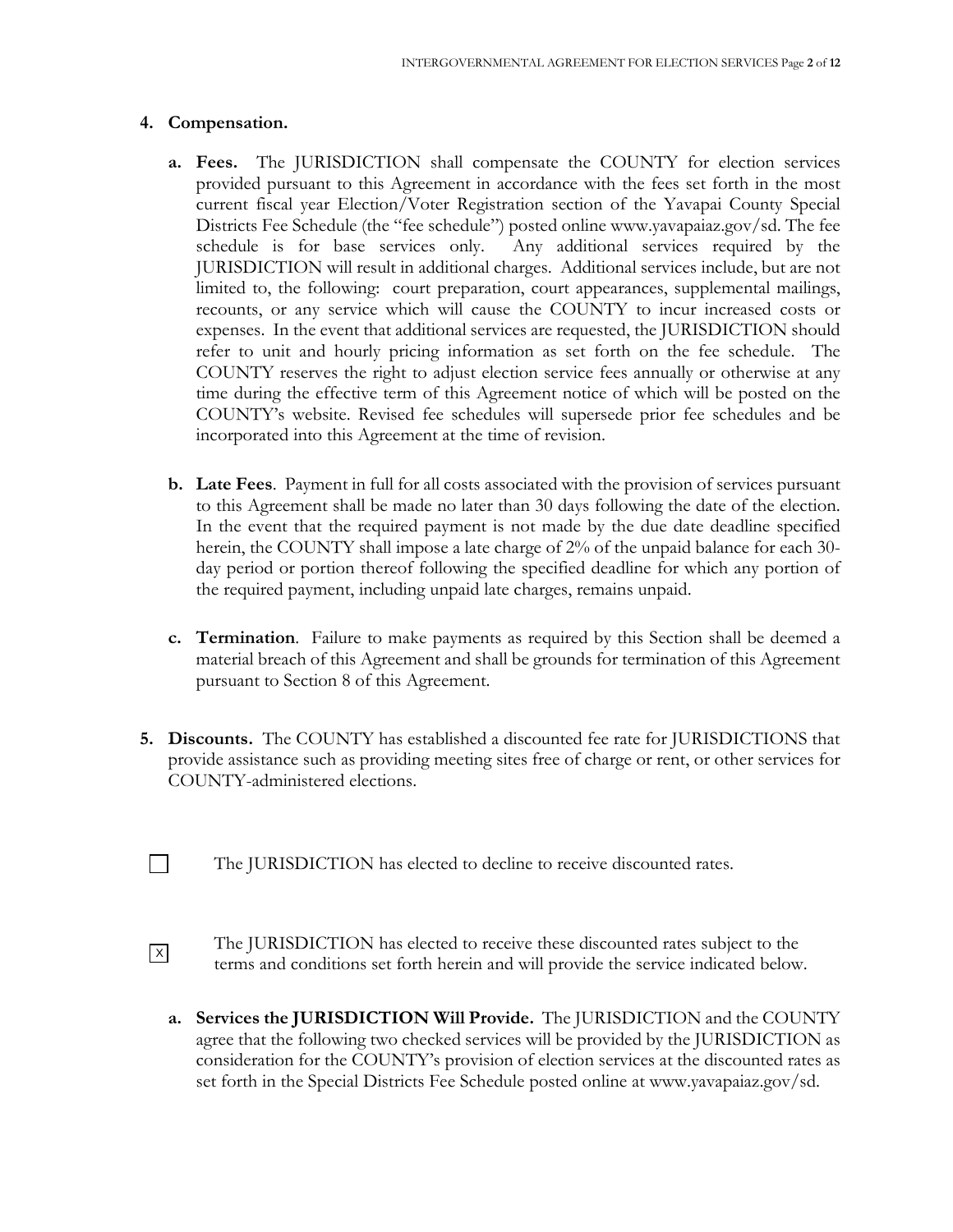| <b>JURISDICTION</b> |  |
|---------------------|--|
| will provide        |  |
| (check 2)           |  |

П

 $\Box$ 

#### **Services**

- The JURISDICTION agrees to serve as a ballot drop-off site for any election that the COUNTY requests. In order to provide this service, it must be mutually agreed that the JURISDICTION currently has or could potentially have an outside ballot drop box on its property as supplied by the COUNTY. By checking this box, the JURISDICTION agrees to all duties as outlined in Exhibit 2.  $\overline{X}$
- The JURISDICTION agrees to provide one vote center or training site at no charge for any statewide or countywide election cycle. Vote centers and training sites must be ADA compliant and are subject to review by the COUNTY.  $\vert x \vert$ 
	- The JURISDICTION agrees to provide one poll worker for the Primary Election and one poll worker for the General Election. A poll worker must be a registered voter in Yavapai County and be able to perform any of the following duties: voter check-in, ballot distribution, voter assistance, equipment setup, and/or poll worker supervision. Such workers will be trusted employees of the JURISDICTION who are eligible to serve as poll workers. Poll workers will receive from the COUNTY the normal compensation for the position worked.
		- The JURISDICTION agrees to provide either a second vote center or training site, or a second poll worker, as described above.
	- **b. Advance Notice.** The COUNTY hereby agrees to provide the JURISDICTION with at least 30 days notice of any election where the services agreed to above are required.
	- **c. Discounted Fee Rates; Adjustment of Fees.** The COUNTY hereby agrees to provide election services to the JURISDICTION at the discounted fee rate for all consolidated election dates during the effective term of this Agreement. This Agreement shall apply to all categories of elections including, but not limited to primaries, generals, special, and recall elections. The COUNTY reserves the right to adjust election service fees and discounts annually or otherwise at any time during the effective term of this Agreement notice of which will be posted on the COUNTY's website. Revised schedules will supersede prior schedules and be incorporated into the Election Services Agreement in effect at the time of revision. Failure by the JURISDICTION to provide the agreed-upon services selected under this Agreement shall result in the discounted fee rate being null and void.
- **6. Conduct of Elections.** While the COUNTY will use its best efforts to provide election services pursuant to this Agreement in a capable and competent manner, it shall ultimately be the responsibility of the JURISDICTION to confirm that all legal requirements have been met and that all other activities related to a given election are carried out as required. Upon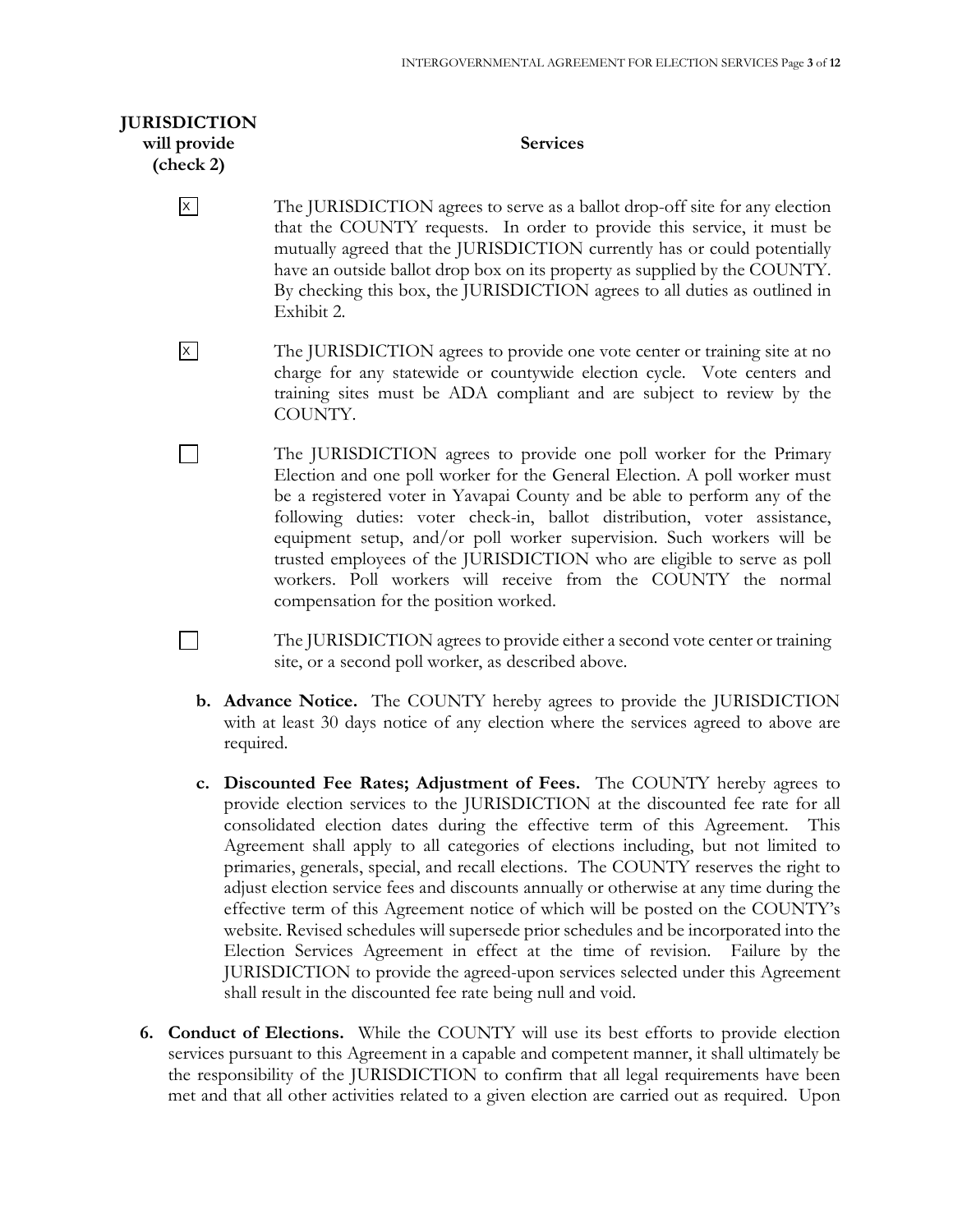request, the COUNTY will provide to the JURISDICTION, in advance, all forms, schedules, documents, and other information pertaining to each election conducted pursuant to this Agreement for the JURISDICTION's review and approval. The JURISDICTION may provide to the COUNTY all informational materials or other election-related documents generated by the JURISDICTION for review by the COUNTY prior to the distribution of such materials or documents.

**7. Term of Agreement.** This Agreement shall be automatically renewed for successive one-year terms **after t**he initial term of this Agreement, which shall expire on December 31, 2024. Thereafter, this Agreement shall continue in full force and effect until terminated as provided herein.

#### **8. Termination**

- **a. Unilateral Termination**. This Agreement may be terminated by either Party upon 30 days written notice to the other Party of intent to terminate and specifying the termination date, provided, however, that this Agreement may not be unilaterally terminated by either party within 90 days of the date of an election for which the COUNTY would otherwise be providing services pursuant to this Agreement. Any termination of this Agreement shall not relieve the JURISDICTION of its responsibility for costs incurred prior to the effective date of the termination.
- **b. Termination by Mutual Agreement**. This Agreement may be terminated at any time by mutual agreement of the Parties.
- **c. Termination for Breach.** In the event of a breach of any term or condition of this agreement, the Party claiming breach shall provide written notice to the other Party specifying the factual basis for the claim that a breach has occurred. If the breach is not remedied within fifteen (15) days after notice is mailed to the Breaching Party at the address provided herein, the Non-breaching Party may terminate this Agreement without further notice.
- **9. Conflict of Interest.** This Agreement is subject to the cancellation provisions of A.R.S. §38-511, the pertinent provisions of which are incorporated into this Agreement by reference.
- **10. Non-appropriation of Funds.** The parties recognize and acknowledge that the COUNTY and the JURISDICTION are governmental entities and this Agreement's validity is based upon the availability of public funding. In the event public funds are not appropriated for the performance of either or both parties' obligations under this Agreement, then the COUNTY or the JURISDICTION, as appropriate, shall notify the other party in writing of any such non-allocation of funds at the earliest possible date, and this Agreement shall automatically expire without penalty to either party. If the COUNTY's or the JURISDICTION's allocation of funds are reduced, then the scope of this Agreement may be reduced, if appropriate, or this Agreement may be cancelled without further duty or obligation.
- **11. Non-Discrimination.** The Parties shall comply with the Office of the Arizona Governor Executive Order 2009-09, which mandates that all persons, regardless of race, color, religion, sex, age, national origin, or political affiliation, shall have equal access to employment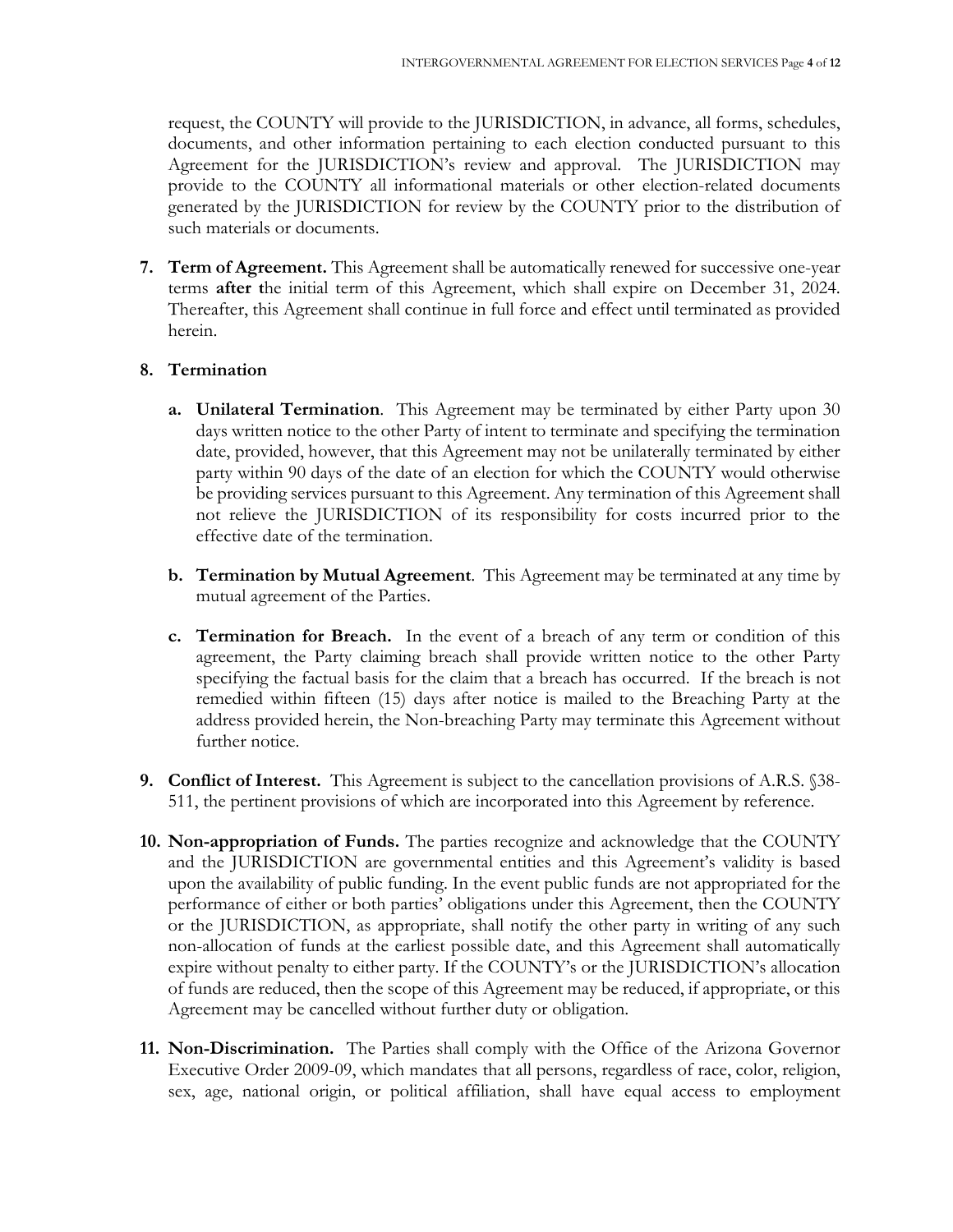opportunities, and all other applicable State and Federal employment laws, rules, and regulations, including the Americans with Disabilities Act. The Parties shall take affirmative action to ensure that applicants for employment and employees are not discriminated against due to race, creed, color, religion, sex, national origin, or disability.

**12. E-Verify; Government Procurement.** The Parties hereby warrant that they will, at all times during the term of this Agreement, comply with all federal immigration laws applicable to the employment of their respective employees and with the requirements of A.R.S.  $\%$  23-214 and 41-4401 (together the "state and federal immigration laws"). A breach of the foregoing warranty shall be deemed a material breach of this Agreement and the party who breaches may be subject to penalties up to and including termination of this Agreement.

The Parties further agree to ensure that each subcontractor that performs any work under this Agreement likewise complies with the state and federal immigration laws at all times during the term of this Agreement.

The Parties retain the legal right to inspect the papers of any contractor or subcontractor in order to verify such party's compliance with the state and federal immigration laws.

- **13. Workers' Compensation.** For purposes of workers' compensation, an employee of a party to this Agreement, who works under the jurisdiction or control of, or who works within the jurisdictional boundaries of another party pursuant to this specific intergovernmental agreement, is deemed to be an employee of both the party who is his primary employer and the party under whose jurisdiction or control or within whose jurisdictional boundaries he is then working, as provided in A.R.S. §23-1022(D). The primary employer party of such employee shall be solely liable for payment of workers' compensation benefits for the purposes of this section. Each party herein shall comply with the provisions of A.R.S. §23- 1022(E) by posting the public notice required.
- **14. Indemnification.** To the fullest extent permitted by law, each Party (as "Indemnitor") agrees to indemnify, defend, and hold harmless the other Party, its departments, officers, officials, agents, and employees (collectively "Indemnitee") without limitation from and against any and all claims, damages, losses, liabilities, fees, fines, costs, or expenses (including, but not limited to, attorney fees, court costs, and cost of appellate proceedings) relating to, arising from, resulting from or alleged to have arisen from or resulted from this Agreement. Indemnitor's duty to defend, indemnify, and hold harmless Indemnitee shall arise in connection with any and all claims, damages, losses, liabilities, fees, fines, or expenses, that are attributable to bodily injury, personal injury, sickness, disease, death, or damage to, or destruction of tangible or intangible property including the loss of use therefrom caused in whole or in part by any act, error, mistake or omission of Indemnitor, its departments, officers, officials, employees, agents, vendors, subcontractors or anyone for whose acts Indemnitor may be liable. Indemnitor agrees to waive all rights of subrogation against Indemnitee. The obligations under this Paragraph shall survive the termination of this Agreement.
- **15. Property Disposition Clause.** The parties do not anticipate the joint acquisition of property attributable to the exercise of each party's duties and obligations pursuant to this Agreement. Any property acquired during the term of this Agreement shall be returned to the purchasing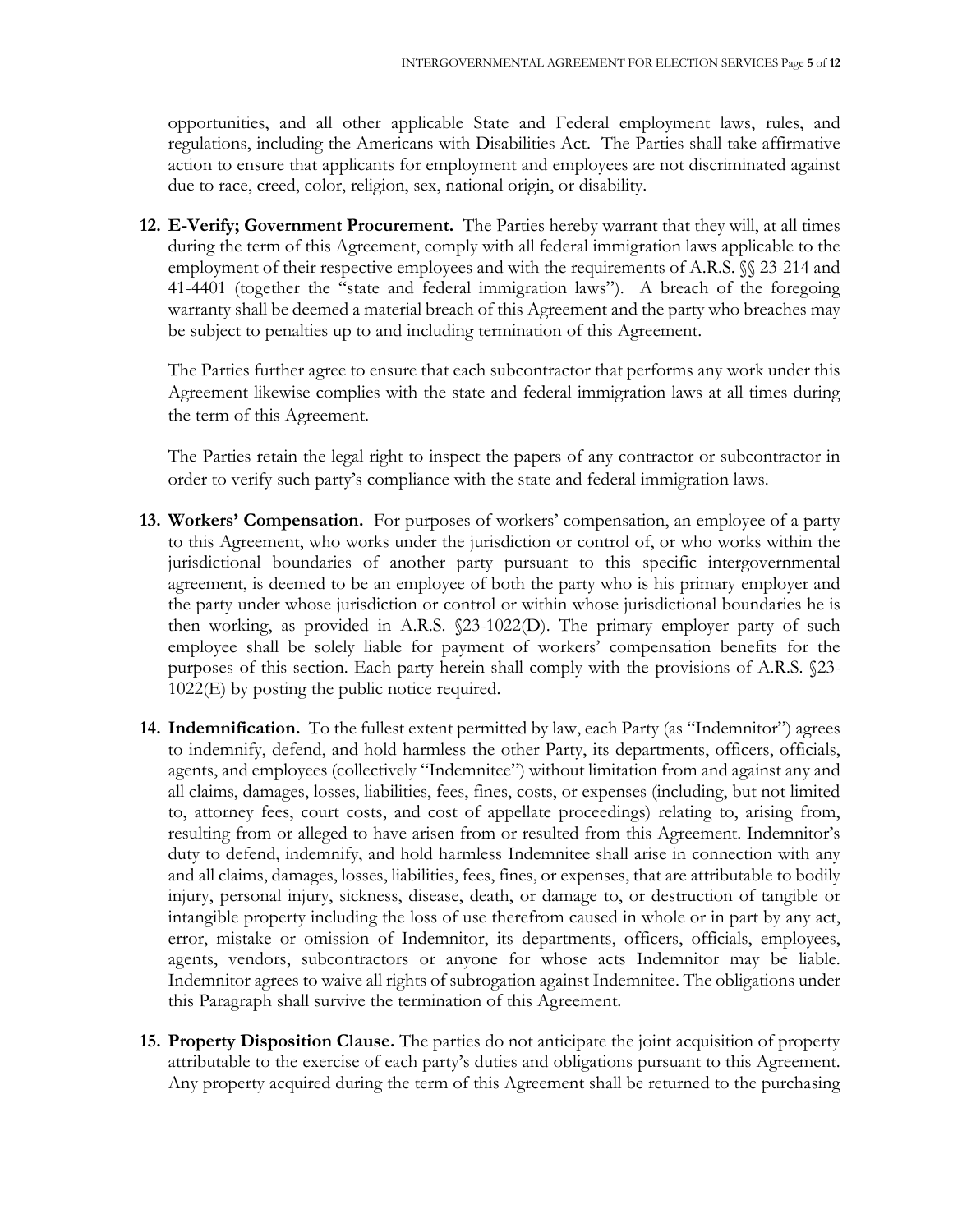party no more than thirty (30) calendar days from the effective date of termination of this Agreement.

- **16. Insurance**. The parties shall maintain appropriate insurance. Certificates of Insurance shall be provided to a party upon request.
- **17. Governing Law**. This Agreement shall in all respects be interpreted and construed in accordance with and governed by the laws of the State of Arizona. Any changes in governing laws, rules, and regulations that do not materially affect this Agreement will apply during the term of this Agreement and will not require an amendment.
- **18. Material Change in Law or Regulation.** In the event of adoption of legislation, regulations, or instructions or the initiation of an enforcement action by a governmental agency, any of which materially affects the legality of this Agreement or the relationship among the parties hereto, either party may propose amendments to this Agreement to bring this Agreement into conformity with such laws. If the parties are unable to reach agreement on the renegotiation of this Agreement within thirty (30) days of the initiation of negotiations, then either party may terminate this Agreement upon written notice to the other party.
- **19. Compliance with Law.** The parties shall comply with all applicable laws, statutes, ordinances, codes, rules and regulations, and lawful orders of public authorities in performing this Agreement, including environmental laws. Non-compliance with any election law shall be deemed a material breach of this Agreement and the party who breaches may be subject to penalties up to and including termination of this Agreement.
- **20. Alternative Dispute Resolution.** Pursuant to A.R.S. § 12-1518, disputes under this Agreement may be resolved through the use of arbitration.
- **21. Waiver of Jury Trial**. The parties hereby waive their respective rights to trial by jury in any action or proceeding arising out of this Agreement.
- **22. Notices/Contact Information.** Communications regarding services provided pursuant to this Agreement shall be directed to the following:

| <b>COUNTY:</b>                      | <b>JURISDICTION:</b>                   |
|-------------------------------------|----------------------------------------|
| Lynn Constabile                     | Contact: Erin Deskins                  |
| Yavapai County Elections Director   | Title: Town Clerk                      |
| 1015 Fair Street, Room 228          | Mailing Address: 202 N. State Route 89 |
| Prescott, AZ 86305                  | Chino Valley, AZ 86323                 |
| Phone: (928) 771-3250               | Phone: 928-636-2646 ext 1208           |
|                                     | $E$ -mail: edeskins@chinoaz.net        |
| E-mail: web.elections@yavapaiaz.gov |                                        |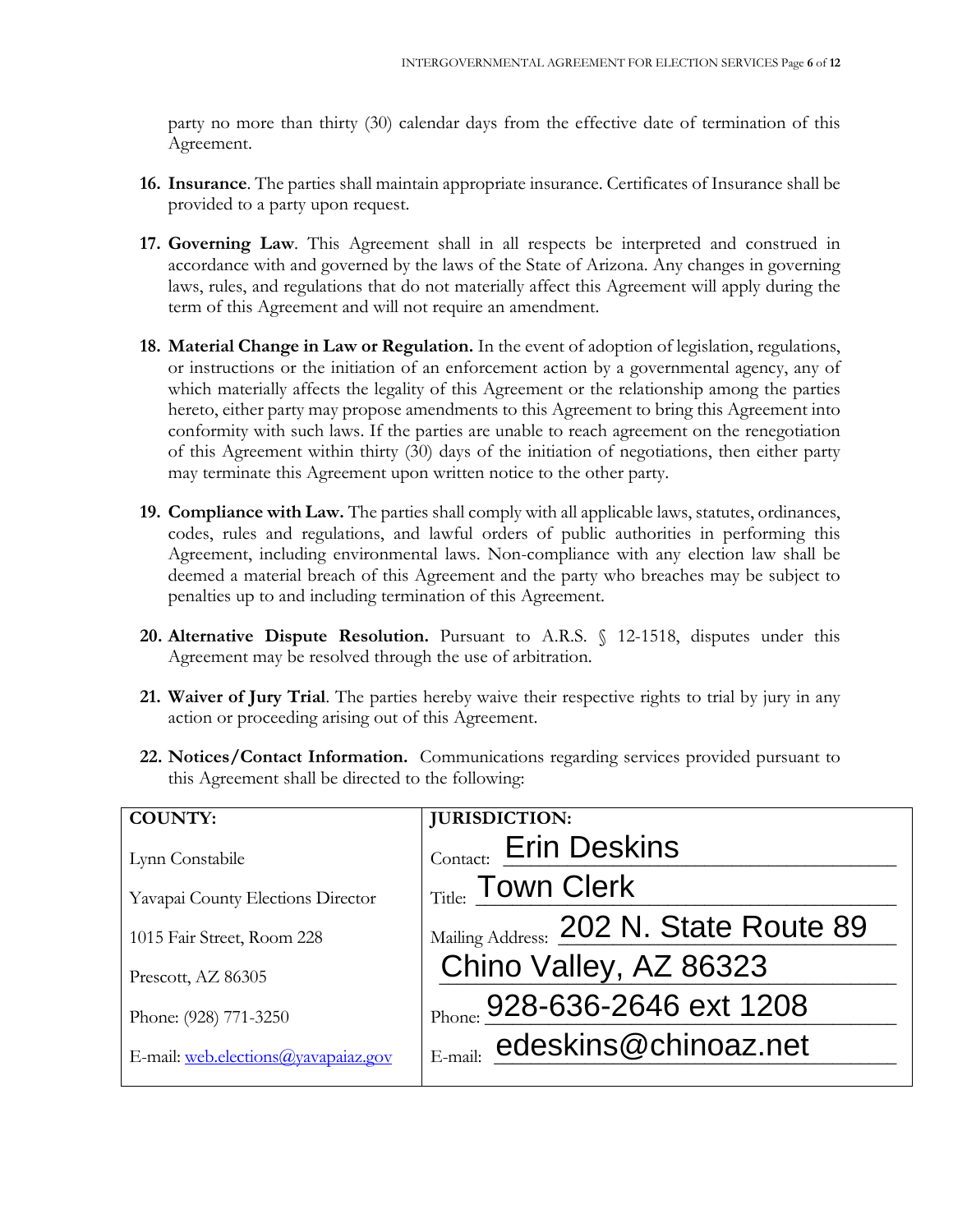All notices under this Agreement must be in writing and sent to the appropriate person. The Parties mutually agree that email is the preferred method of providing any notice required under this Agreement. The recipient of the email shall reply to the email acknowledging receipt of the email from the sender. Notice is effective on the date of actual receipt of the email.

- **23. Implied Contract Terms.** Each provision of law and any terms required by law to be in this Agreement are a part of this Agreement as if fully stated herein.
- **24. Relationship of Parties.** Nothing contained in this Agreement shall be deemed or construed as creating a joint venture, partnership, agency, employment or fiduciary relationship between the parties. The Parties' employees shall not be considered employees of the other Party, and neither Party's personnel will, by virtue of this Agreement, be entitled or eligible, by reason of this Agreement, to participate in any benefits or privileges given or extended by the other Party to its employees.
- **25. Third Parties.** Nothing contained in this Agreement shall create a contractual relationship with or a cause of action in favor of a third party against the COUNTY or the JURISDICTION. This Agreement is not intended to benefit any third party.
- **26. Assignment.** No party to this Agreement may assign any of its rights or responsibilities under this Agreement, either voluntarily or involuntarily, whether by merger, consolidation, dissolution, operation of law, or any other manner, except with the prior written consent of the other parties. No party may delegate any performance under this Agreement, except with the prior written consent of the other parties. Any purported assignment of rights or delegation of performance in violation of this paragraph is void.
- **27. Severability/Unenforceable Provisions.** In the event that any of the provisions of this Agreement are held to be unenforceable or invalid, the validity and enforceability of the remaining provisions shall not be affected, and effect shall be given to the intent manifested by the provisions held enforceable and valid. If any of the provisions of this Agreement are inapplicable to a person or circumstance, the same provisions shall remain applicable to all other persons and circumstances.
- **28. Parol Evidence.** This Agreement is intended by the parties as a final and complete expression of their agreement. No course of prior dealings between the parties and no usage of the trade shall supplement or explain any terms used in this Agreement.
- **29. Waiver.** A party's failure or neglect to enforce any term, covenant, condition, right, or duty in this Agreement does not constitute a waiver of any term, covenant condition, right, or duty, nor is it deemed to be a waiver of that party's rights or remedies under this Agreement. A waiver or extension is only effective if it is in writing and signed by the party granting it. No single or partial exercise of any right or remedy will preclude any other or further exercise of any right or remedy. One or more waivers by a party of any term, covenant, condition, right, or duty in this Agreement shall not be construed as a waiver of a subsequent default or breach of the same covenant, term, condition, right, or duty.
- **30. Headings and Construction of Agreement.** In construing this Agreement, all headings and titles are for the convenience of the parties and for organizational purposes only and shall not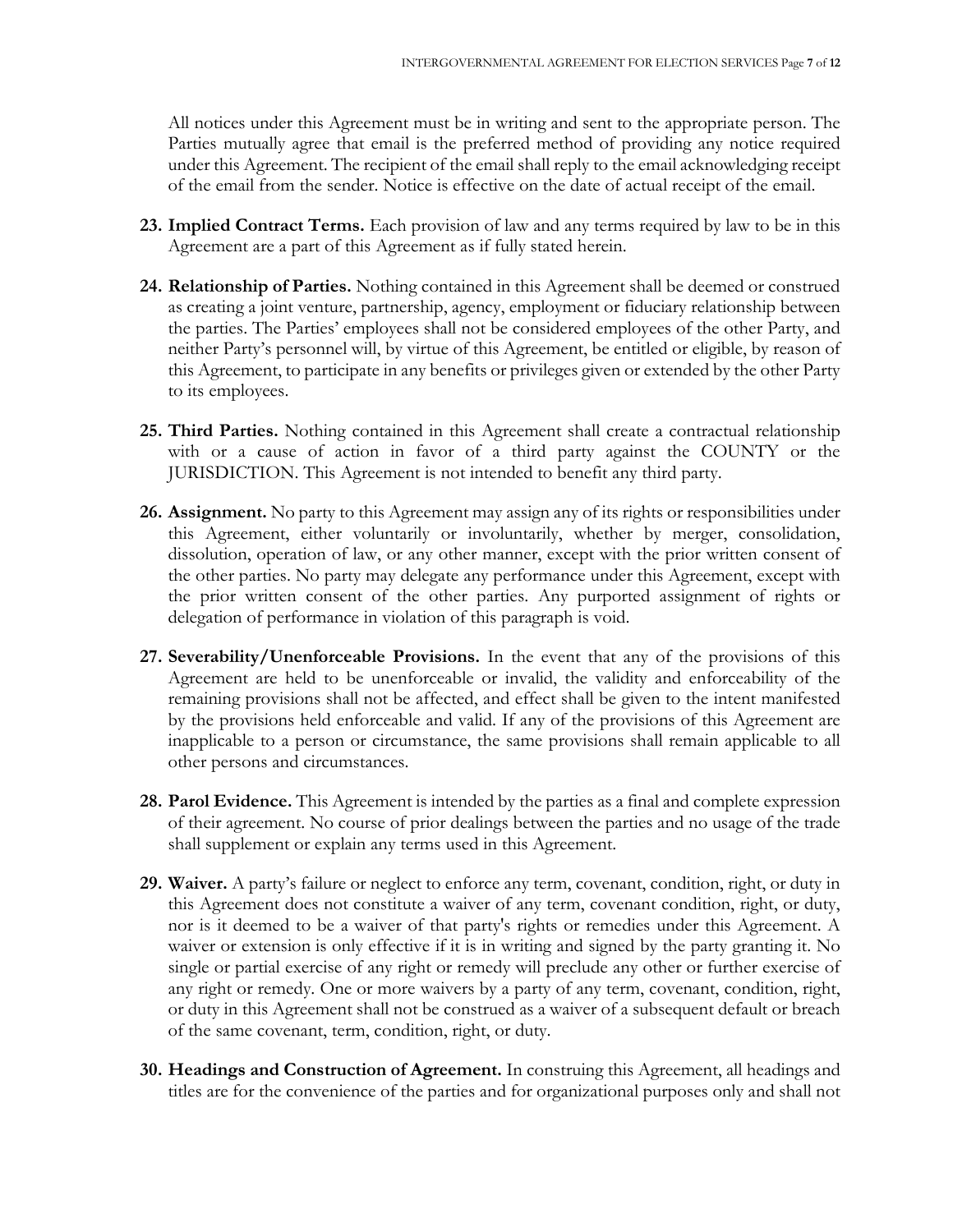be considered in interpreting the meaning of any provision in this Agreement or considered a part of this Agreement. Whenever required by the context, each number shall include the plural, each gender shall include all genders, and unless the context otherwise requires, the word "person" shall include corporation, firm or association. This Agreement shall not be construed as if prepared by one of the parties, but rather according to its fair meaning as a whole, as if both parties had prepared it.

- **31. Execution in Counterparts.** This Agreement may be executed in any number of counterparts, each of which shall be deemed an original, but all of which when taken together shall constitute one and the same instrument. The signature page of any counterpart may be detached therefrom without impairing the legal effect of the signature(s) thereon, provided such signature page is attached to any other counterpart identical thereto. Each of the Parties may sign any number of copies of this Agreement. Each signed copy shall be deemed to be an original, but all of them together shall represent one and the same agreement.
- **32. Entire Agreement.** This Agreement contains the entire, integrated agreement of the parties and there are no oral agreements, understandings, or representations relied upon by the parties. This Agreement supersedes all prior negotiations, representations, or agreements, whether written or oral. Any modifications or amendments to this Agreement must be in writing and signed by all parties.
- **33. Legal Agreement.** This Agreement is an important, binding legal document, and each Party warrants it has had an opportunity to consult with an attorney about the terms set forth herein. By signing this Agreement, each person signing this Agreement represents and warrants that he or she is duly authorized and has the legal capacity to execute this Agreement and understands the meaning of all terms contained herein and agrees to their application and enforceability.
- **34. Binding Effect.** This Agreement shall not be legally binding upon either party until signed by the Yavapai County Recorder, the Yavapai County Chair of the Board of Supervisors, and the JURISDICTION.

**\_\_\_\_\_\_\_\_\_\_\_\_\_\_\_\_\_\_\_\_\_\_\_\_\_\_\_\_\_\_\_\_\_\_\_\_\_\_\_\_\_\_\_\_\_\_\_\_\_\_\_\_\_\_ \_\_\_\_\_\_\_\_\_\_\_\_\_\_\_\_\_\_**

#### **APPROVALS**

#### **COUNTY:**

Leslie Hoffman, Yavapai County Recorder Date

Mary Mallory, Chair, Yavapai County Board of Supervisors Date

#### **ATTEST:**

**\_\_\_\_\_\_\_\_\_\_\_\_\_\_\_\_\_\_\_\_\_\_\_\_\_\_\_\_\_\_\_\_\_\_\_\_\_\_\_\_\_\_\_\_\_\_\_\_\_\_\_\_\_\_** Kim Kapin, Clerk of the Board, Yavapai County Board of Supervisors

**\_\_\_\_\_\_\_\_\_\_\_\_\_\_\_\_\_\_\_\_\_\_\_\_\_\_\_\_\_\_\_\_\_\_\_\_\_\_\_\_\_\_\_\_\_\_\_\_\_\_\_\_\_\_ \_\_\_\_\_\_\_\_\_\_\_\_\_\_\_\_\_\_**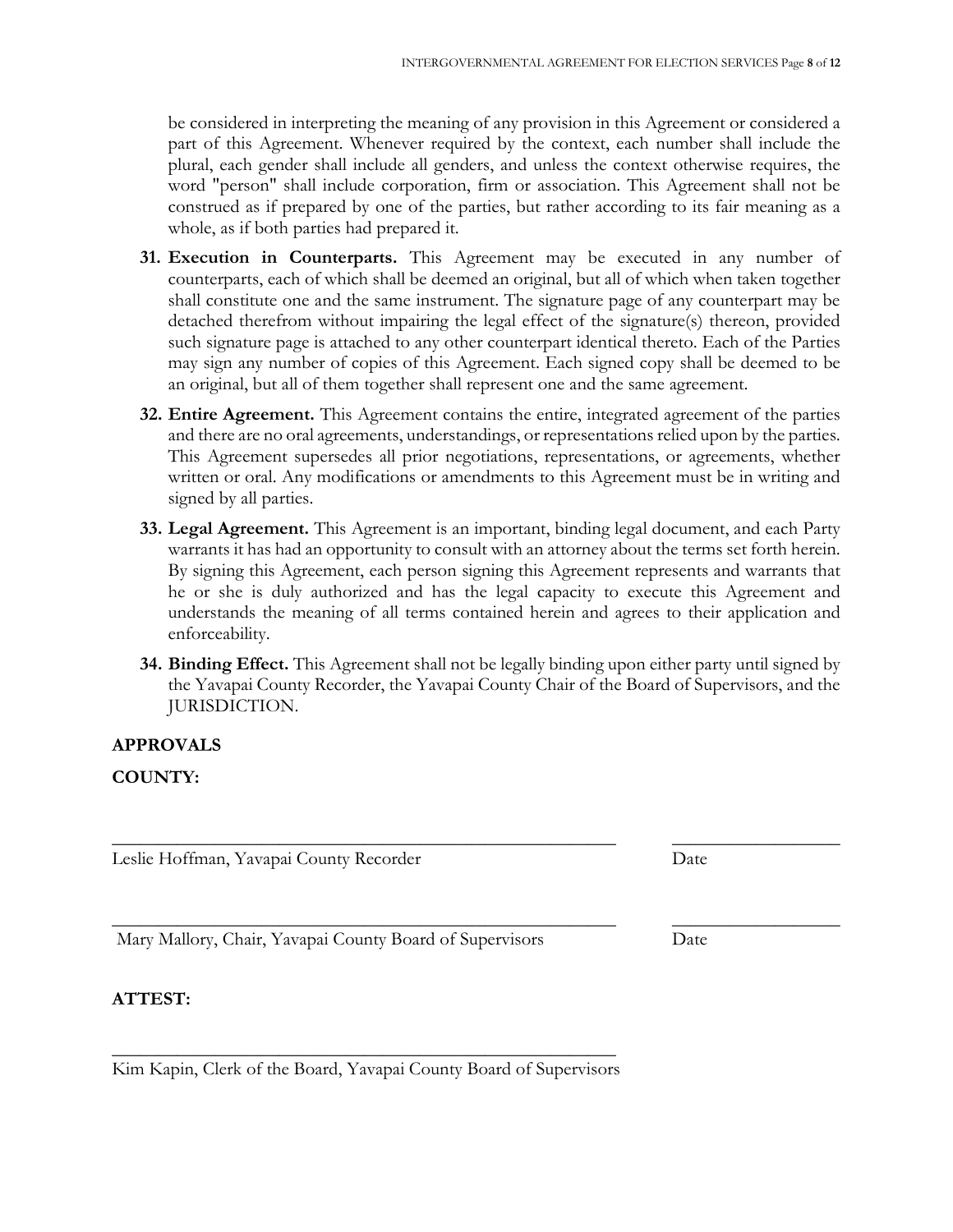In accordance with A.R.S. § 11-952, this Agreement has been reviewed by the undersigned who has determined that it is in the appropriate form and is within the power and authority granted to the COUNTY.

Deputy Yavapai County Attorney Date

**JURISDICTION:**

Signature Date

# Jack W. Miller, Mayor

Printed Name and Title

In accordance with A.R.S. § 11-952, this Agreement has been reviewed by the undersigned who has determined that it is in the appropriate form and is within the power and authority granted to the JURISDICTION.

*{\ ndfiwyJZ[cQui/ies*

2/23/22

Signature Date

## Andrew J. McGuire, Gust Rosenfeld, Town Attorney

Printed Name and Title

2/23/22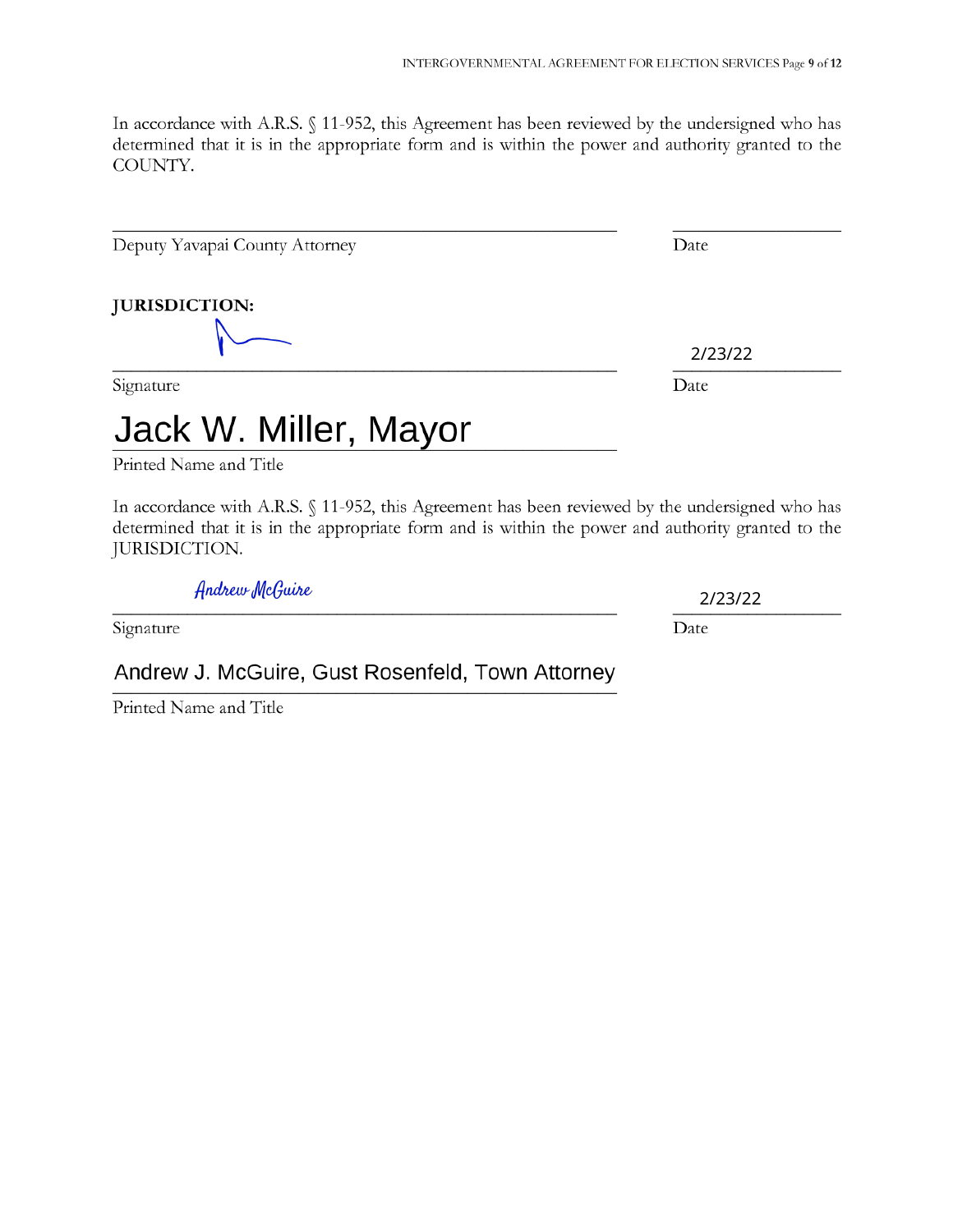#### **Exhibit 1**

# **INTERGOVERNMENTAL AGREEMENT FOR ELECTION SERVICES ELECTIONS TASK SCHEDULE**

Responsibilities for the conduct of elections pursuant to the Yavapai County Election Services Agreement are allocated as follows:

| <b>TASK</b>                                                                                                                                                                                                                                                                                                                     | TO BE PERFORMED BY: |               |
|---------------------------------------------------------------------------------------------------------------------------------------------------------------------------------------------------------------------------------------------------------------------------------------------------------------------------------|---------------------|---------------|
|                                                                                                                                                                                                                                                                                                                                 | County              | Jurisdiction* |
| If applicable, obtain pre-clearance of election changes from Department of<br>Justice (Copy of submission to be forwarded to the COUNTY)                                                                                                                                                                                        |                     | $\mathbf X$   |
| As required, publish/send Call of Election and/or Notice of Election                                                                                                                                                                                                                                                            |                     | $\mathbf X$   |
| As required, publish Legal Advertising, Notices, Publicity Pamphlets, etc.                                                                                                                                                                                                                                                      |                     | $\mathbf X$   |
| Notify COUNTY of intent to participate in the Election at least 150 days<br>before Election day.                                                                                                                                                                                                                                |                     | $\mathbf X$   |
| Within two business days of candidate filing deadline, approval or other<br>deadlines, provide COUNTY with candidate names, rotation order, ballot<br>language and any other ballot text required. Failure to provide required<br>ballot information in a timely manner will cause the exclusion of race(s)<br>from the ballot. |                     | X             |
| Ballot language translation (if applicable)<br>Note: COUNTY will follow the most recent Federal Register with regards to which<br>minority languages to include on the ballot. (https://www.census.gov/programs-<br>surveys/decennial-census/about/voting-rights/voting-rights-determination-<br>file.html)                     |                     | X             |
| Approve final ballot proof (Required JURISDICTION signoff)                                                                                                                                                                                                                                                                      |                     | $\mathbf X$   |
| Attend and certify official Logic and Accuracy (L&A) Test                                                                                                                                                                                                                                                                       |                     | $\mathbf X$   |
| If applicable, submit agenda item to County Board of Supervisors for<br>election cancellation                                                                                                                                                                                                                                   | $\mathbf X$         |               |
| Order ballots (Costs included in fee schedule)                                                                                                                                                                                                                                                                                  | X                   |               |
| If applicable, obtain vote centers, and hire and train poll workers                                                                                                                                                                                                                                                             | X                   |               |
| Publish Logic & Accuracy Test notice                                                                                                                                                                                                                                                                                            | $\mathbf X$         |               |
| Perform Logic & Accuracy Test                                                                                                                                                                                                                                                                                                   | $\mathbf X$         |               |
| Mail Vote-by-Mail Ballots and Early Ballots (Costs for return postage<br>included in fee schedule)                                                                                                                                                                                                                              | $\mathbf X$         |               |
| Process ballots, which includes testing, tabulation, and audit                                                                                                                                                                                                                                                                  | $\mathbf X$         |               |
| Perform signature verification on ballot affidavits and provisional ballots                                                                                                                                                                                                                                                     | $\mathbf X$         |               |
| Administer Hand Count Audit, post-election L&A testing and all other<br>audits                                                                                                                                                                                                                                                  | $\mathbf X$         |               |

*\* For a countywide election, the JURISDICTION is only responsible for its portion.*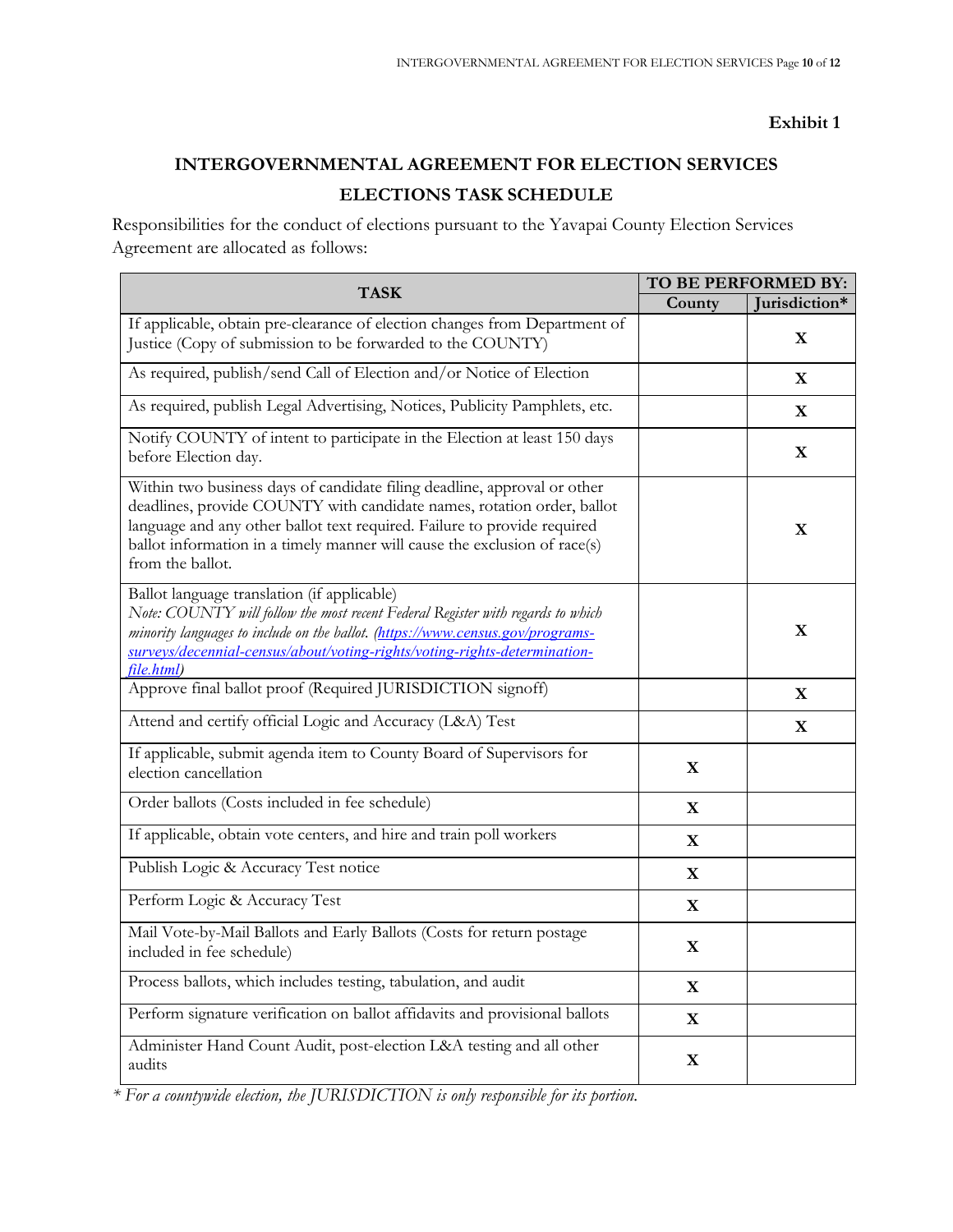PERFORMANCE OF TASKS AS OUTLINED ABOVE MAY HAVE SIGNIFICANT IMPACTS ON THE CONDUCT OF AN ELECTION AND MAY HAVE SIGNIFICANT LEGAL CONSEQUENCES AS WELL. PARTICIPATING JURISDICTIONS ARE ADVISED TO:

- 1. CAREFULLY REVIEW THE ALLOCATION OF TASKS AND TO DIRECT ANY QUESTIONS TO THE COUNTY CONTACT.
- 2. MAINTAIN CLOSE CONTACT WITH THE YAVAPAI COUNTY ELECTIONS DEPARTMENT PRIOR TO, DURING, AND AFTER ELECTIONS.
- 3. REFER ANY QUESTIONS REGARDING ELECTION-RELATED LEGAL ISSUES TO THE JURISDICTION'S LEGAL COUNSEL.